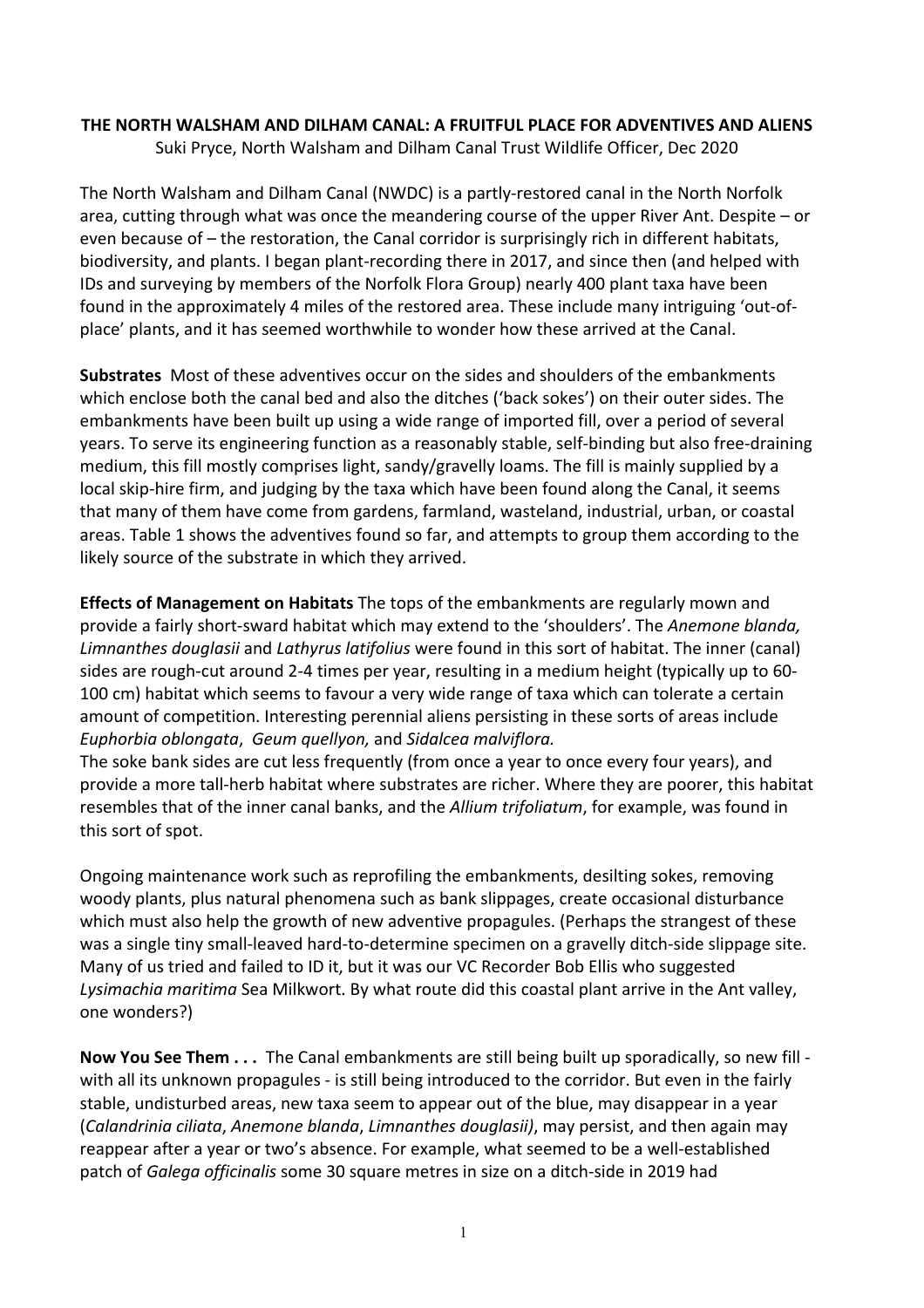disappeared without trace in 2020. Yet a patch of *Potentilla argentea* has survived since I've known the site on a quite competetive 'shoulder' location, despite being pretty out-of-place there. And the solitary patch of the annual alien *Absinthia artemisiifolia* found in 2018 didn't reproduce itself in 2019: instead a single specimen was back in 2020, but 200 metres away from its predecessors. Finally, how do perennials I've never seen in previous years, such as *Primula veris*, *Leucojum aestivum*, and *Anemone x hybridus*, suddenly appear - apparently out-of-theblue - as well-established clumps in undisturbed areas? I have suspected guerrilla gardening, but no-one has owned up to it . . .

**Conclusion** How long this wealth of adventives will continue to appear once the sections of Canal involved are fully restored, and the substrates settle down, we don't know. But for now, the site continues to be a treasure trove for fans of adventives and aliens.